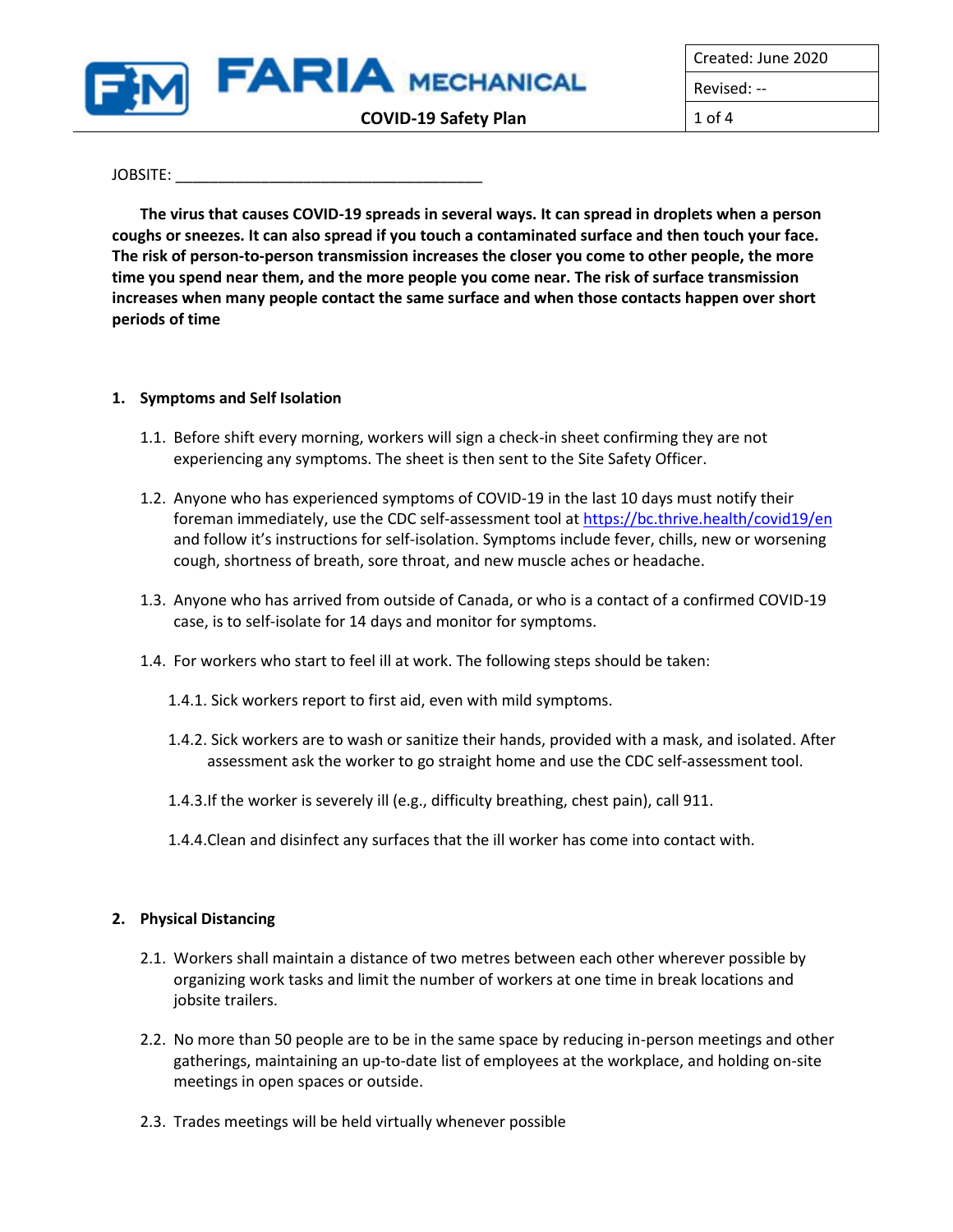

Created: June 2020

Revised: --

## **3. Cleaning and Sanitation**

3.1. Hand-washing facilities are provided on site for all workers, who are encouraged to use them frequently. Sink locations are:

\_\_\_\_\_\_\_\_\_\_\_\_\_\_\_\_\_\_\_\_\_\_\_\_\_\_\_\_\_\_\_\_ \_\_\_\_\_\_\_\_\_\_\_\_\_\_\_\_\_\_\_\_\_\_\_\_\_\_\_\_\_\_\_\_\_\_\_

\_\_\_\_\_\_\_\_\_\_\_\_\_\_\_\_\_\_\_\_\_\_\_\_\_\_\_\_\_\_\_\_ \_\_\_\_\_\_\_\_\_\_\_\_\_\_\_\_\_\_\_\_\_\_\_\_\_\_\_\_\_\_\_\_\_\_\_

\_\_\_\_\_\_\_\_\_\_\_\_\_\_\_\_\_\_\_\_\_\_\_\_\_\_\_\_\_\_\_\_ \_\_\_\_\_\_\_\_\_\_\_\_\_\_\_\_\_\_\_\_\_\_\_\_\_\_\_\_\_\_\_\_\_\_\_

- 3.2. All common areas and surfaces Faria Mechanical are responsible for will be regularly cleaned and sanitized, including trailers, shared tools and equipment, workstations, light switches, and door handles Shared equipment should be wiped down after each use, and high touch areas at least twice a day.
- 3.3. Latex gloves and dust masks are provided to all workers who wish to use them. Instructions for how to use a mask are included in this notice. They can be found \_\_\_\_\_\_\_\_\_\_\_\_\_\_\_

Faria Mechanical Employees will abide by all Jobsite safety plans implemented by the Project Developer and WorksafeBC guidelines. All Subcontractors and employees 100% responsible for their actions.

*Signed copy posted at each site*

\_\_\_\_\_\_\_\_\_\_\_\_\_\_\_\_\_\_\_\_\_\_\_\_\_\_\_\_\_\_\_\_\_ \_\_\_\_\_\_\_\_\_\_\_\_\_\_\_\_\_\_\_\_\_\_\_\_\_\_\_\_\_\_\_\_\_\_\_

John Faria Victor Faria

\_\_\_\_\_\_\_\_\_\_\_\_\_\_\_\_\_\_\_\_\_\_\_\_\_\_\_\_\_\_\_\_\_\_\_ June 24, 2020

Date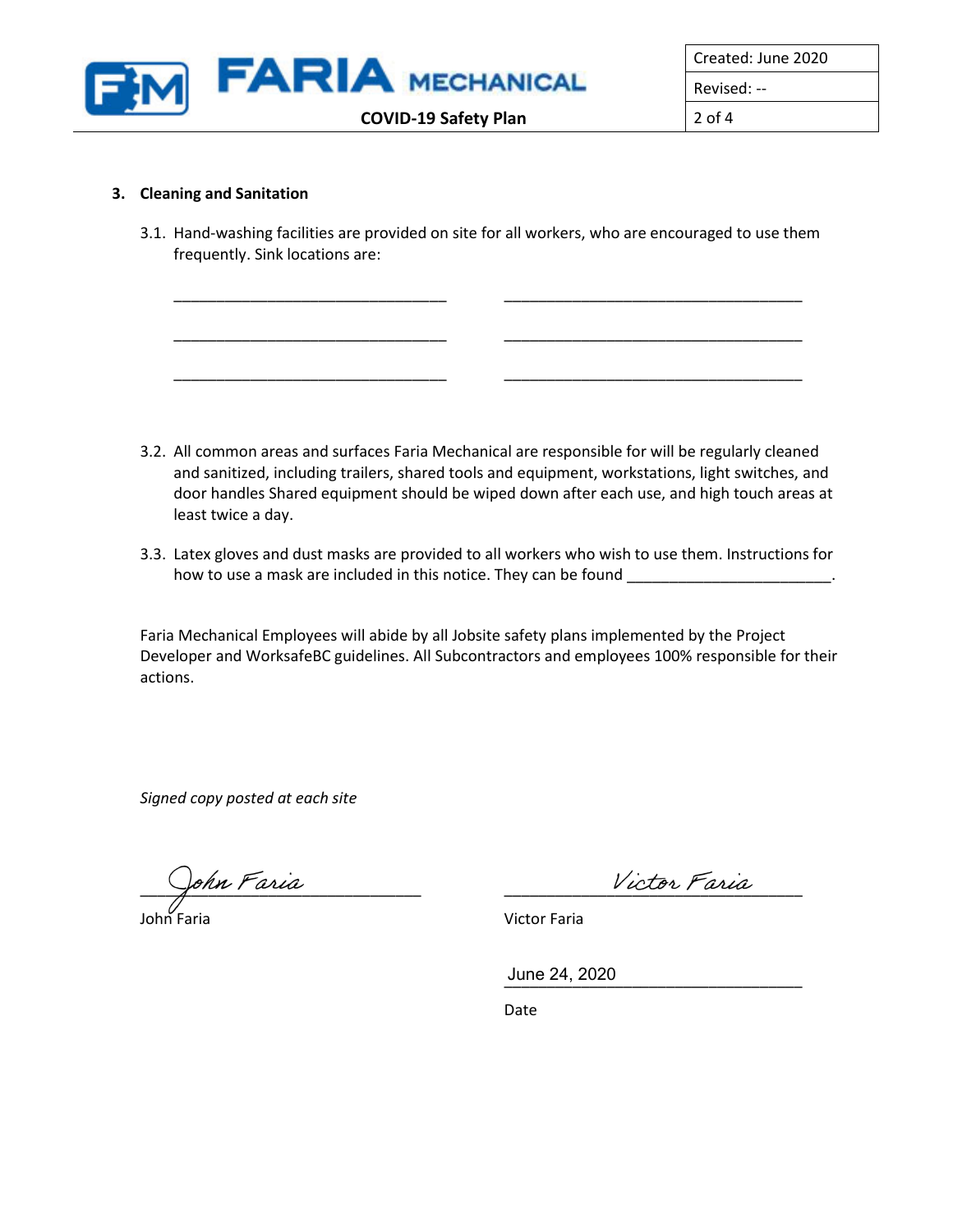

Created: June 2020

Revised: --

 $3$  of  $4$ 

# Help prevent the spread of COVID-19: How to use a mask



Wash your hands with soap and water for at least 20 seconds before touching the mask. If you don't have soap and water, use an alcoholbased hand sanitizer.



Inspect the mask to ensure it's not damaged.



Turn the mask so the coloured side is facing outward.



Put the mask over your face and if there is a metallic strip, press it to fit the bridge of your nose



Put the loops around each of your ears, or tie the top and bottom straps.



Make sure your mouth and nose are covered and there are no gaps. Expand the mask by pulling the bottom of it under your chin.



Press the metallic strip again so it moulds to the shape of your nose, and wash your hands again.



Don't touch the mask while you're wearing it. If you do, wash your hands.



Don't wear the mask if it gets wet or dirty. Don't reuse the mask. Follow correct procedure for removing the mask.

## **Removing the mask**



Wash your hands with soap and water or use an alcohol-based hand sanitizer.



Lean forward to remove your mask. Touch only the ear loops or ties, not the front of the mask.



Dispose of the mask safely.



Wash your hands. If required, follow the procedure for putting on a new mask.

Note: Graphics adapted from BC Centre for Disease Control (BC Ministry of Health), "How to wear a face mask."

worksafebc.com